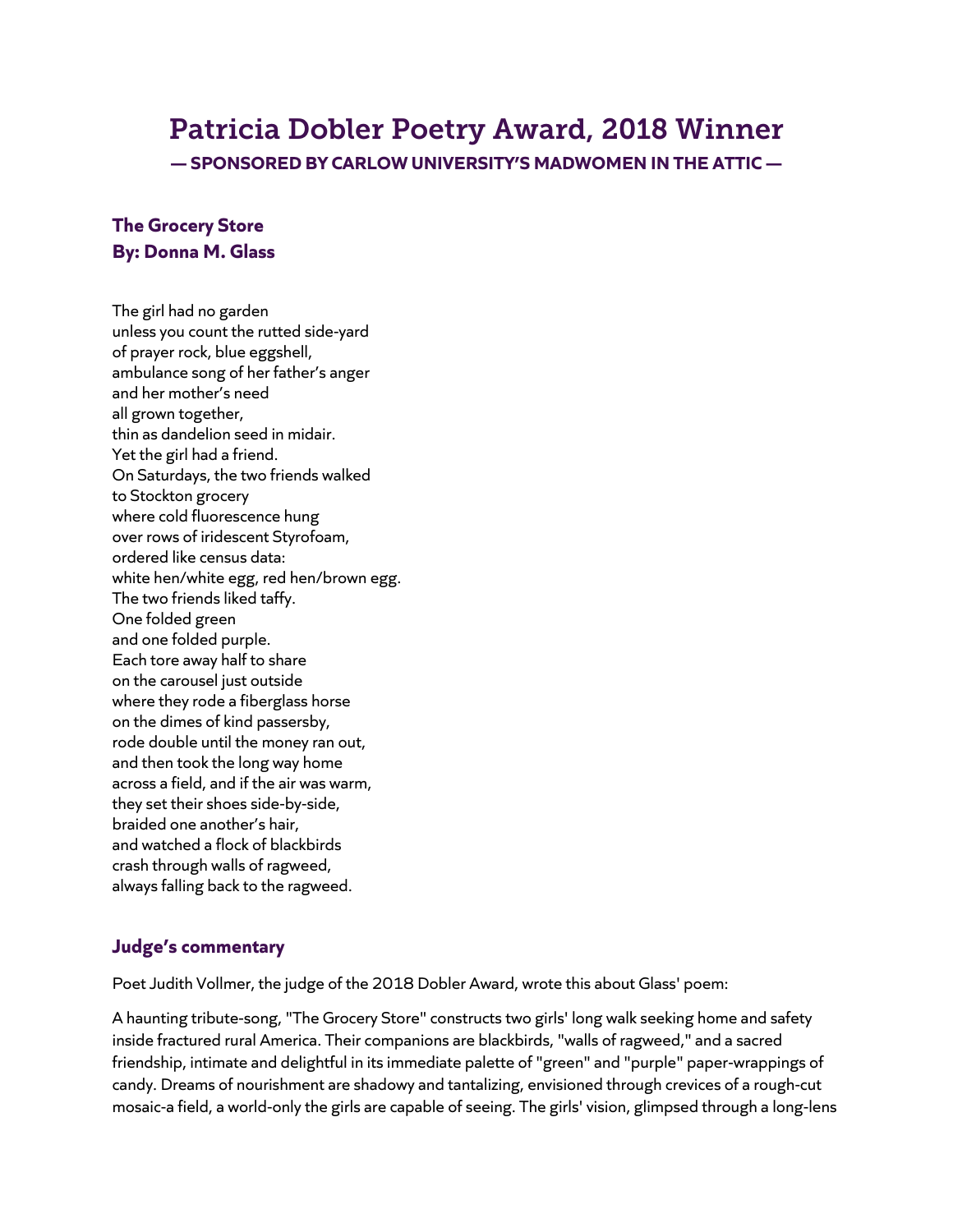of reportage built on sharp and relentless consonance, startles with lack: "no garden," "side-yard," "half to share," and "always falling back[.]" Simultaneously, the vision sings in steady flames of open, chiming, slant, and eye-rhymes. That balancing act of narrative-within-sound-stage reveals the poem's wonders. Repetitions of "home" spit against "grown," in a landscape stunted by familial heartbreak and a nation in which food is controlled in

rows of iridescent Styrofoam

ordered like census data:

white hen/white egg, red hen/brown egg.

Real questions abound: Who among us counts? Who is shut out or "stored?" Who depends on "dimes of kind passersby" (ghostly strangers); and who, ultimately, writes the stories of girls-such questions inhabit poetry's urgencies. "The Grocery Store" diverts its lyrical pathways around mere didacticism, and gives us tenderness, courage, space, and declaration alongside the simple act of two friends setting "their shoes side-by side[.]"

This is a stand-out in a group of excellent finalists.

#### **About the author**

Donna Glass was born in Dunoon, Scotland, where her father was stationed for military service. She grew up in rural Oklahoma. Having worked in law offices most of her adult life, Glass considered a career path involving legal studies when she returned to college at age twenty-nine but decided to pursue English, for she dearly loved literary arts. After earning her BA and MA in English (concentration in literature), Glass began her career as a college instructor. For about nine years, she commuted 230 miles (roundtrip) once or twice each week, pursuing a doctoral degree in English/creative writing/poetry. She currently teaches English and humanities courses as faculty at Oklahoma State University Institute of Technology.

#### **About the judge**

Judith Vollmer is the author of five full-length books of poetry including, most recently, The Apollonia Poems (University of Wisconsin Press, 2017), and The Water Books (Autumn House Press, 2012). Her previous books are Reactor (University of Wisconsin Press 2004), nominated for the National Book Critics Circle Award and featured in the Los Angeles Times Book Review; The Door Open to the Fire, awarded the 1997 Cleveland State University Press Poetry Prize and finalist honors for the Paterson Prize; and Level Green, Brittingham Prize, Wisconsin, 1990. She also is the author of the limited-edition collection Black Butterfly, winner of the 1997 Center for Book Arts prize. Vollmer has received poetry fellowships from the National Endowment for the Arts and the Pennsylvania Council on the Arts, and residencies from The Corporation of Yaddo, the American Academy in Rome, the Centrum Foundation, and others. Her poems have appeared in Poetry International, Agni, The Women's Review of Books, Poet Lore, Cerise Press, Prairie Schooner, The Fourth River, The Great River Review, and many other journals and anthologies. She has read her work nationally at colleges, universities, museums and